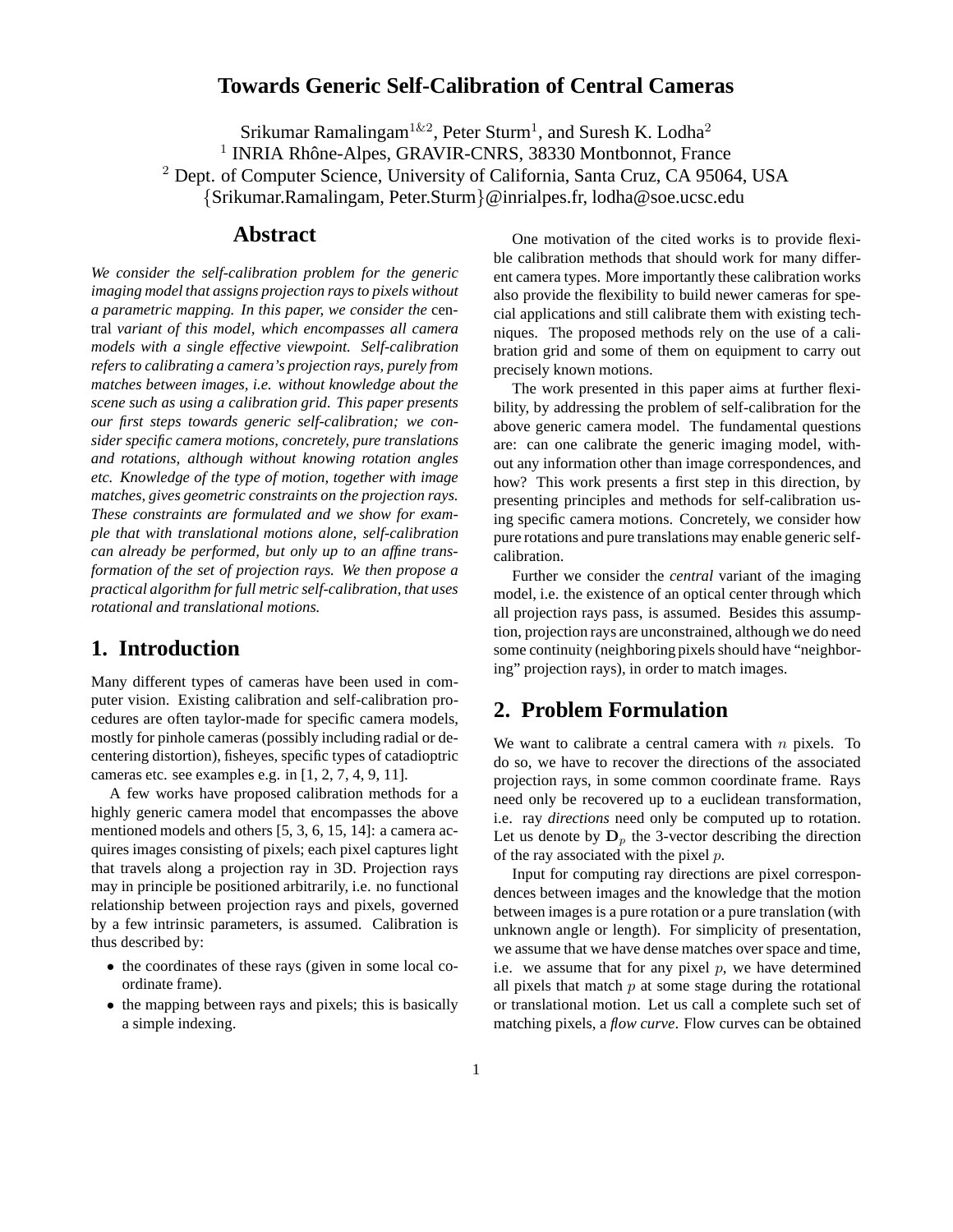from multiple images undergoing the same motion (rotations about same axis but not necessarily by the same angle; translation in same direction but not necessarily with constant speed) or from just a pair of images  $I$  and  $I'$ .

In Figure 1 we show flow curves obtained from a single image pair each for a pure translation and a pure rotation about an axis passing through the optical center. Let  $p$  and  $p'$  refer to two matching pixels, i.e. pixels observing the same 3D point in  $I$  and  $I'$ . Let  $p''$  refer to the pixel that in I' matches to pixel  $p'$  in I. Similarly let  $p'''$  be the pixel that in  $I'$  matches to pixel  $p''$  in  $I$ , and so forth. The sequence of pixels  $p, p', p'', p''', \ldots$  gives a subset of a flow curve. A dense flow curve can be obtained in several ways: by interpolation or fusion of such subsets of matching pixels or by fusing the matches obtained from multiple images for the same motion (constant rotation axis or translation direction, but varying speed).



Figure 1: Illustration of flow curves: translational motion (top) and rotational motion (bottom).

# **3. Constraints From Specific Camera Motions**

We explain constraints on self-calibration of projection ray directions that are obtained from flow curves due to specific camera motions: one translational or one rotational motion.

### **3.1. One Translational Motion**

Consider two matching pixels  $p$  and  $q$ , i.e. the scene point seen in pixel  $p$  in image 1, is seen in image 2 in pixel  $q$ . Due to the motion being purely translational, this implies that the projection rays of these two pixels, and the motion line, the ray along which the center of the camera moves while undergoing pure translation, are *coplanar*(they indeed form

an epipolar plane, although we won't use this notation in the following).

It is obvious that this statement extends to all pixels in a flow curve: their projection rays are all coplanar (and that they are coplanar with the motion line). We conclude that the ray *directions* of the pixels in a flow curve, lie on one line at infinity. That line at infinity also contains the direction of motion.

When considering all flow curves for one translational motion, we thus conclude that the ray directions of pixels are grouped into a pencil of lines at infinity, whose vertex is the direction of motion. Clearly, these collinearity constraints tell us something about the camera's calibration.

When counting degrees of freedom, we observe the following: at the outset, the directions for our  $n$  pixels, have 2n degrees of freedom (minus the 3 for rotation R). Due to the translational motion, this is reduced to:

- 2 dof for the motion direction
- 1 dof per flow curve (for the line at infinity, that is constrained to contain the motion direction)
- 1 dof per pixel (the position of its ray along the line at infinity of its flow curve).
- minus 3 dof for R.

### **3.2. One Rotational Motion**

Let **L** be the rotation axis (going through the optical center). Consider two matching pixels  $p$  and  $q$ . Clearly, the associated rays lie on a right cone with L as axis and the optical center as vertex, i.e. the angles the two rays form with the rotation axis L, are equal. Naturally, the rays of all pixels in a flow curve, lie on that cone. Each flow curve is associated with one such cone.

When counting degrees of freedom, we so far observe the following. Due to the rotational motion, the following dof remain:

- 2 dof for the direction of the rotation axis
- 1 dof per flow curve (for the opening angle of the associated cone).
- 1 dof per pixel (the "position" of its ray along the associated cone).
- minus 3 dof for R.

We have not yet exploited all information that is provided by the rotational motion. Besides the knowledge of rays lying on the same cone, we have more information, as follows. Let  $\Theta$  be the (unknown) angle of rotation. Then, the angular separation between any two rays whose pixels match in the two images, is equal to  $\Theta$ . Hence, the rays for each set of pixels that are transitive 2-view matches, can be parameterized by a single parameter (an "offset" angle). We remain with: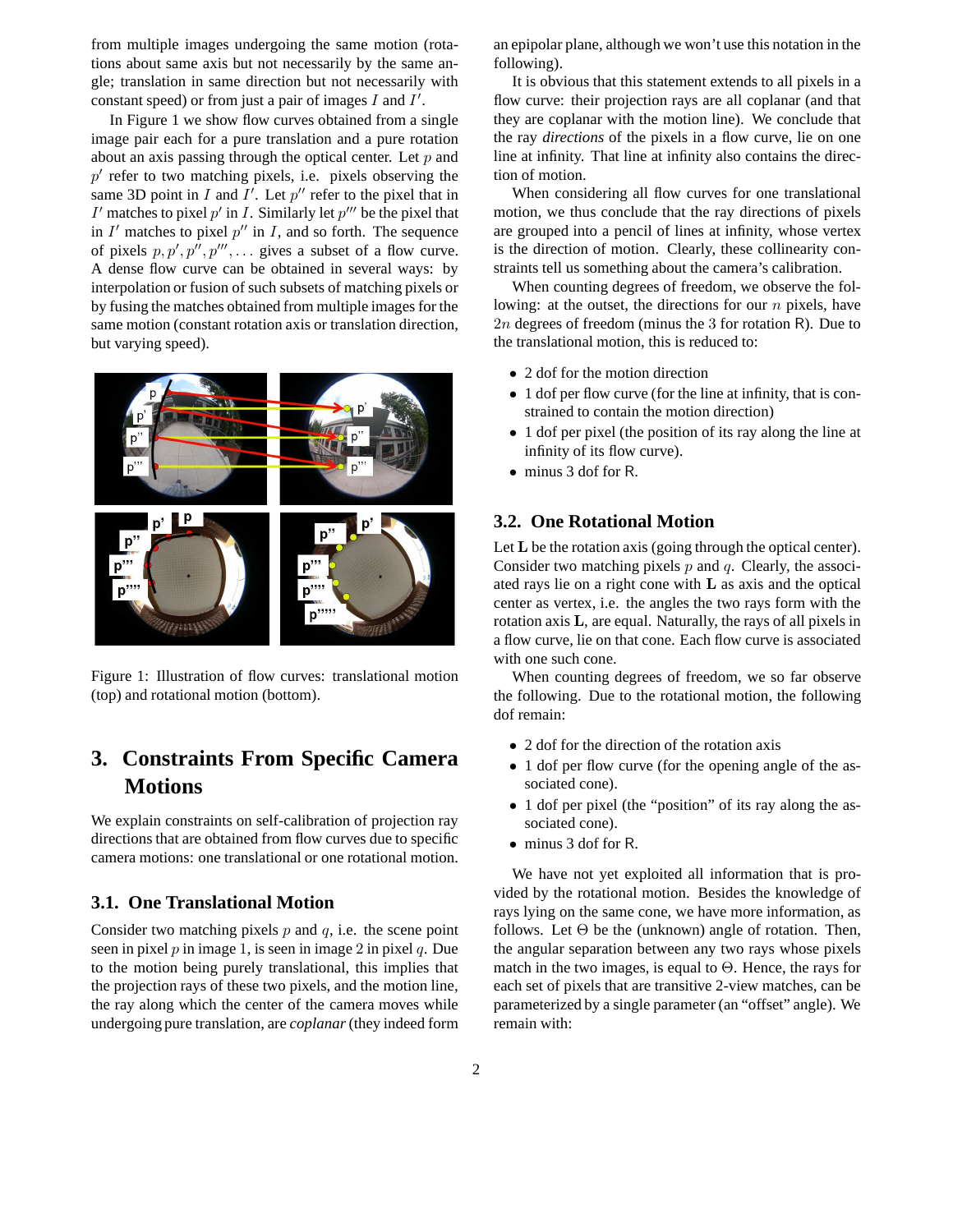- 2 dof for the direction of the rotation axis
- 1 dof for the rotation angle  $\Theta$
- 1 dof per flow curve (for the opening angle of the associated cone).
- 1 dof per set of matching pixels (the "offset" of its ray along the associated cone).
- minus 3 dof for R.



Figure 2: The rays of the pixels in the rotation flow curve form a cone.

#### **3.2.1. Closed Flow Curves**

Let us consider what we can do in addition, if the rotation axis "pierces" the image, i.e. if there is a pixel whose ray is collinear with the rotation axis. Then, in the vicinity of that pixel, *closed* flow curves can be obtained. For example, for a pinhole camera with square pixels and no skew, a rotation about its optical axis produces flow curves in the form of circles centered in the principal point, covering a large part of the image.

What does a closed flow curve give us? Let us "start" with some pixel  $p$  on a closed flow curve, and let us "hop" from one matching pixel to another, as explained in Figure 1. We count the number of pixels until we get back to p. Then, the rotation angle  $\Theta$  can be computed by dividing 360◦ by that number. Of course, pixel hopping may not always lead us exactly to the pixel we started with, but by interpolation, we can get a good approximation for Θ. Furthermore, this can be done by starting from every single pixel on every closed flow curve, and we may hope to get a good average estimation of Θ.

### **4. Multiple Translational Motions**

In this section, we explain that multiple translational motions allow to recover camera calibration up to an affine transformation. First, it is easy to explain that no more than an affine "reconstruction" of projection rays is possible here. Let us consider one valid solution for all ray directions  $D_i$ , i.e. ray directions that satisfy all collinearity constraints associated with flow curves(cf. section 3.1). Let us transform all ray directions by an affine transformation of 3-space

$$
\begin{pmatrix} A & \mathbf{b} \\ \mathbf{0}^{\mathsf{T}} & 1 \end{pmatrix}
$$

i.e. we apply the  $3 \times 3$  homography A to the  $D_i$ . This may be seen as a projective transformation inside the plane at infinity, although we prefer to avoid any possible confusion by such an interpretation, and simply think of the mapping as an affine one. Clearly, the  $D_i' = AD_i$  also satisfy all collinearity constraints (collinearity is preserved by affine and projective transformations).

This situation is very similar to what has been observed for perspective cameras: a completely uncalibrated perspective camera can be seen as one whose rays are known up to an affine transformation of 3-space: the role of A is played by the product KR of calibration and rotation matrix; since calibration is only required up to rotation, only K matters. So, the rays of a perspective camera are always (at least) "affinely" calibrated (not to confuse with the concept of affine calibration of a stereo system). Even with uncalibrated perspective cameras, 3D reconstruction is possible, but only up to projective transformations. Now, when moving a camera by pure translations, no further information on calibration can be gained, although a projective reconstruction may be upgraded to affine [12].

Coming back to our generic camera model, it is thus obvious that from pure translations, we can not reach farther than recovering the rays up to an affine transformation (the situation would be different for example if multiple translations were considered with the knowledge that speed is *constant*).

We now provide a simple constructive approach to recover actual affine self-calibration. Let us consider 4 translational motions, in different directions such that no 3 directions are collinear. Let us carry out the translations such that the FOE (focus of expansion) is inside the image, i.e. such that there exists a pixel for each motion whose ray is parallel to the motion line. Let these 4 pixels be pixels 1 to 4. Since we can recover ray directions up to a  $3 \times 3$  homography only, we may, without loss of generality, attribute arbitrary coordinates to the directions  $D_1 \cdots D_4$  (such that no 3 of them are collinear). We now alternate between the following two steps:

1. Compute the line at infinity of ray directions for all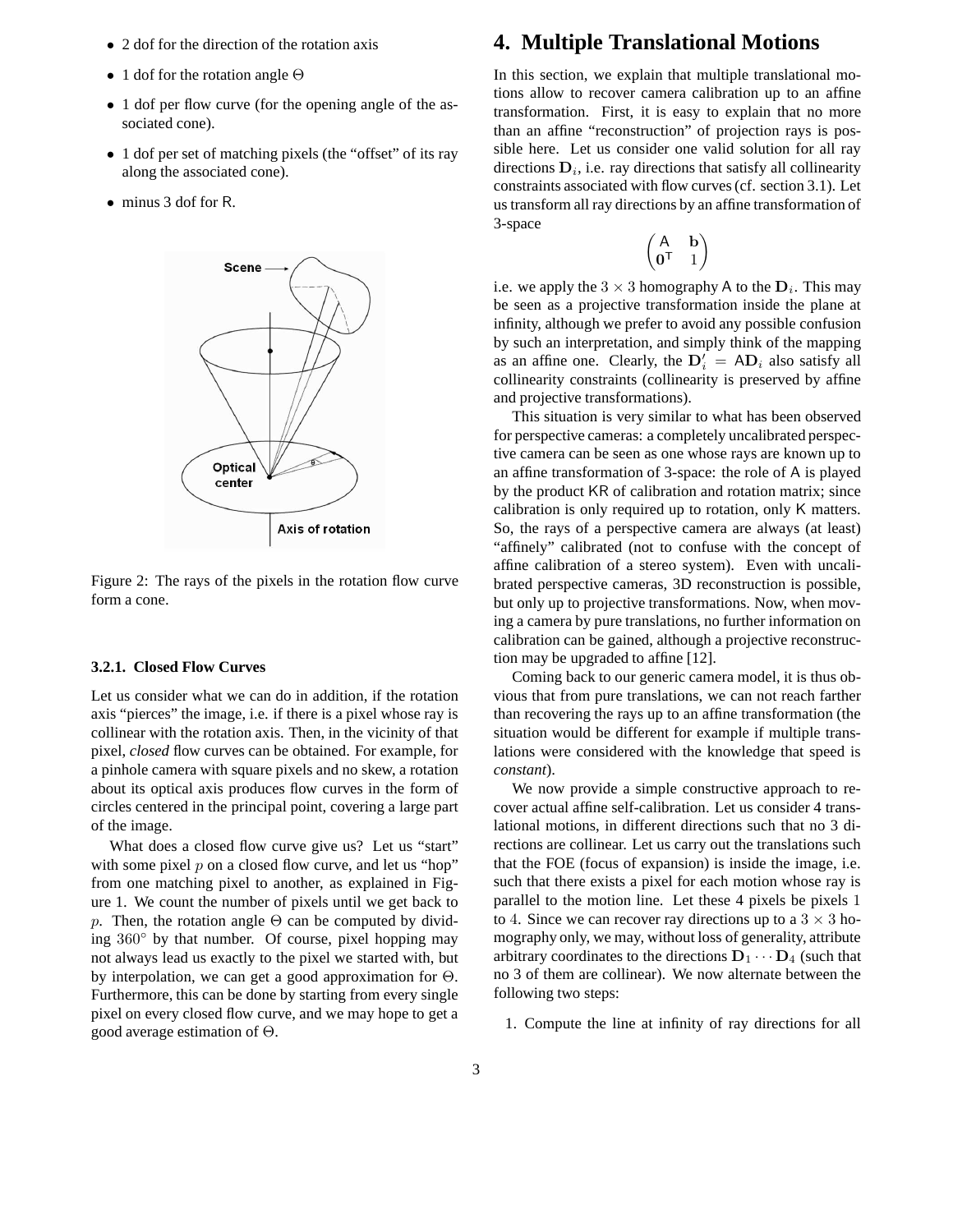flow curves for which two ray directions have already been determined.

2. Compute ray directions of pixels who lie on two flow curves whose line at infinity has already been determined.

Repeat this until convergence, i.e. until no more directions or lines at infinity can be computed.

In the first iteration, 6 lines at infinity can be computed, for the flow curves that link pairs of our 4 basis pixels. After this, 3 new ray directions can be recovered.

In the second iteration, 3 new lines at infinity are computed. From then on, the number of computable ray directions and lines at infinity increases exponentially in general (although pixels and flow curves will be more and more often "re-visited" towards convergence).

This algorithm is deterministic, hence the computed ray directions will necessarily be an "affine reconstruction" of the true ones.

There are a few issues with this "proof":

- the construction does not state sufficient condition in order to calibrate all ray directions of a camera; it just says that the ray directions we do calibrate (i.e. that are attained by the construction scheme), are indeed up to the same global affine transformation equal to the true ones.
- a practical implementation of the above algorithm will have to deal with noise: for example, computed flows curves are not exact and the lines at infinity computed for flow curves that contain the same pixel, will not usually intersect in a single point.
- strictly speaking, the above scheme for self-calibration is not valid for cameras with finitely many rays. To explain what we mean, let us consider a camera with finitely many rays, in two positions. In general, i.e. for an arbitrary translation between the two positions, a ray in the second camera position, will have zero probability of cutting any ray in the first camera positions! Hence, the concept of matching pixels has to be handled with care. However, if we consider a camera with infinitely many rays (that completely fill some closed volume of space), a ray in one position will always have matching rays in the other position (unless it is outside the other position's field of view). Hence, our constructive proof given in this section, is valid for cameras with infinitely many rays. In future work we will clarify this issue more properly.

# **5. Self-Calibration Algorithm**

We put together constraints derived in section 3 in order to propose a self-calibration algorithm that requires rotational and translational motions.

#### **5.1. Two Rotational Motions**

From a single rotation we obtain the projection rays in several cones corresponding to flow curves. The local offsets and the opening angles are unknown in each of the cones. In the presence of another rotation we obtain a new set of cones around a different axis. It is possible to compute the projection rays without any ambiguity using these two motions. However we propose a simple and practical algorithm for computing the projection rays with two rotations and an additional translation in the next subsection.

#### **5.2. Two Rotations and One Translation**

By combining our observations so far, we are able to formulate a self-calibration algorithm that does not require any initialization. It requires 2 rotational and 1 translational motions with at least one closed flow curve.

The translational motion only serves here to fix the offset angles of all cones arising from the two rotational motions. Let  $p_1$  be the center pixel of the first rotation and  $p_2$  that of the second one. Consider the translational flow curve that contains  $p_1$ . All pixels on one side of the flow curve starting from  $p_1$  will have the same  $\phi_1$ . Similarly let  $\phi_2$  refer to the offset angle for pixels lying on the flow curve passing through  $p_2$ . The same holds for the second rotation.

Without loss of generality, we set the first rotation axis as the Z-axis, and set  $\phi_1 = 0$  for  $p_2$ , and  $\phi_2 = 0$  for  $p_1$ . Hence, the ray associated with  $p_2$  is determined up to the angle  $\alpha$  between the two rotation axes. Below, we explain how to compute this angle. If we already knew it, we could immediately compute all ray directions: for every pixel  $p$ , we know a line going through  $D_1$  (associated with its  $\phi_1$ ) and similarly for  $D_2$ . The pixel's ray is simply computed by intersecting the two lines.

What about pixels whose rays are coplanar with the two rotation axes? This is not a problem because every computed ray direction gives the angle of the associated cone. Hence, all pixels on that cone can directly by reconstructed, by intersecting the line issuing from  $D_1$  or  $D_2$  with its cone.

This reasoning is also the basis for the computation of  $\alpha$ . However in general the flow curves are not always closed. Thus we present a more detailed approach which can work with several open flow curves. In order to understand the algorithm let us first visualize a setup as shown in Figure 3(a). Consider a plane  $\pi_1$  orthogonal to the first rotation axis. The intersection of the cones associated with the first rotation axis and the plane  $\pi_1$  will form concentric circles  $C_1, C_2, ... C_n$  with radii  $r_1, r_2, ... r_n$ . Let h be the distance of the camera center from  $\pi_1$ . Thus the opening angle of the  $i_{th}$  cone can be computed if we know the  $r_i$  and h. Now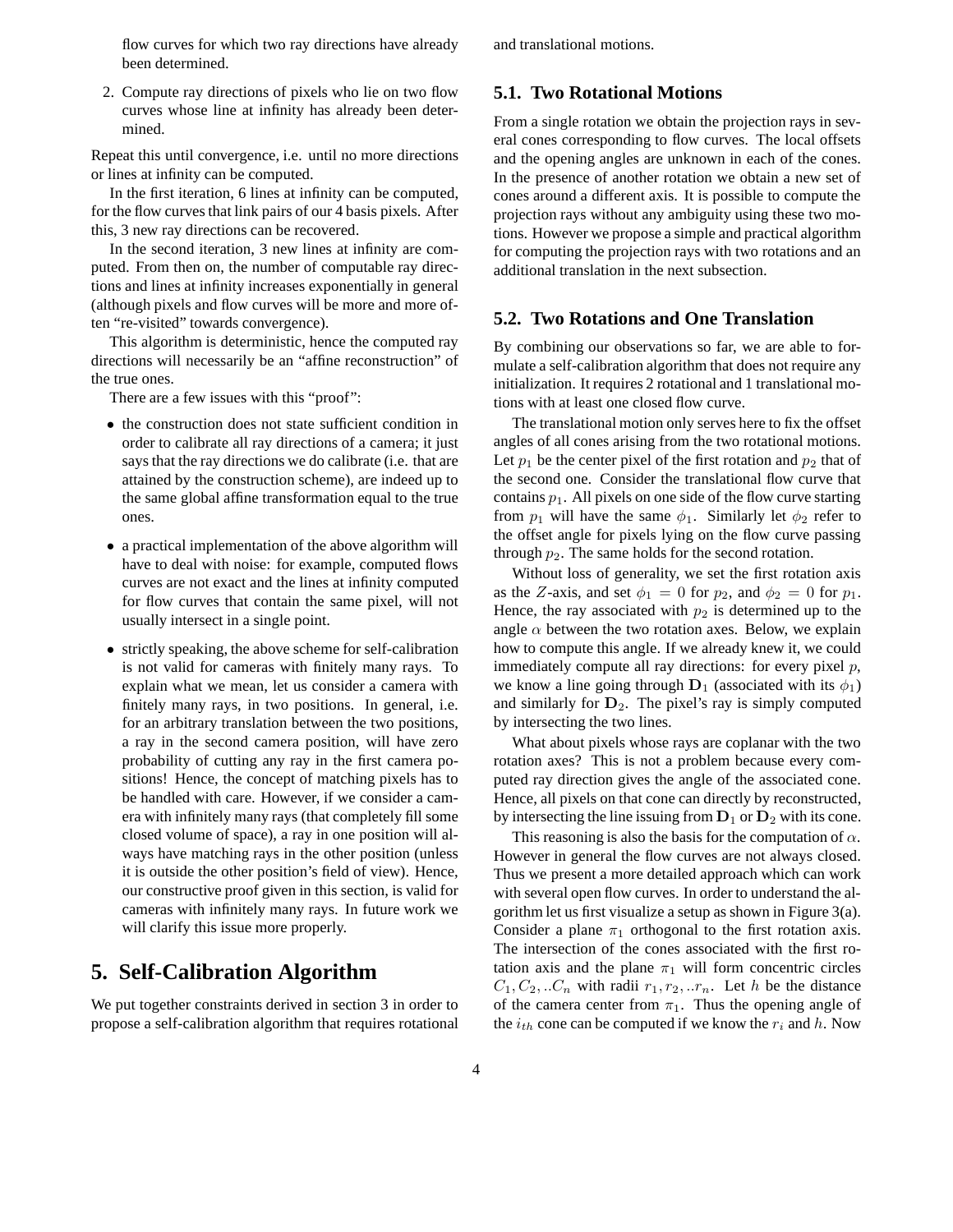

Figure 3: a) We show two rotation axes and a plane orthogonal  $\pi_1$  to the first axis. We compute the rotation axis, radii of the concentric circles around the first rotation axis, the distance between  $C_1$  and  $C_2$  and eventually the angle  $\alpha$  between the two axis. See text for more details. b) Two rotation flow curves and one translation flow curve on the image. c) Concentric circles from rotation and a line translation on  $\pi_1$ .

let us consider the intersection of the cones from the second rotation with the plane  $\pi_1$ . These intersections are ellipses.

As we observed earlier translational flow curves consists of pixels whose corresponding projection rays are coplanar. The intersection of these coplanar rays and the plane  $\pi_1$  is a line. We use this information to compute the relation between  $r_i$  and later the offset angles.

Here we briefly describe the technique used in computing  $r_i$ . Let  $\theta_1$  and  $\theta_2$  be the two angles subtended by a single translational curve with  $C_1$  and  $C_2$ . We can compute the angle subtended by two consecutive pixels in a rotation flow curve. Thus it is possible to obtain the angle subtended by any two pixels on the flow curve. We assume  $r_1$  to be unity. Thus  $r_2$  can be computed as below.

$$
r_2 = \frac{\cos(\frac{\theta_1}{2})}{\cos(\frac{\theta_2}{2})}
$$

Similarly we can compute the radii of the circles of all other cones.

The distance between  $C_1$  and  $C_2$ , the distance d between the two axes on  $\pi_1$ , can be computed by constructing a flow curve passing through the center pixel (pixel corresponding to the axis) of the second rotation and estimating its radius. Finally we need to compute the value of h to compute  $\alpha$ . In order to compute  $h$  let us consider the flow curve of the second rotation passing through the center pixel of the first rotation. The corresponding cone intersects  $\pi_1$  as an ellipse. We intersect this flow curves with the flow curves about the first axis to obtain some 3D points on  $\pi_1$ . These points can be used to parameterize the ellipse. Once we know the major radius  $r_a$  of the ellipse we can compute h and  $\alpha$  as shown below.

$$
tan(2\alpha) = \frac{2tan(\alpha)}{1 - tan^2(\alpha)}, \frac{2r_a}{h} = \frac{\frac{d}{h}}{1 - (\frac{d}{h})^2}, \ \alpha = tan^{-1}(\frac{d}{h})
$$

The algorithm does not require all flow curves to be closed. For example in Figure 5 we show the scenario where we calibrate a fisheye camera with only few closed flow curves.

#### **5.3. Many Rotations and many Translations**

For example, once we know the projection rays for a part of the image and the inter-axis angle  $\alpha$ , we can compute the projection rays for pixels in the corners of the image using flow curves from two different translational motions or alternatively, from a single rotational motion.

### **6. Experiments**

We tested the algorithm of section 5.2 using simulated and real cameras. For the real cameras, ground truth is difficult to obtain, so we visualize the self-calibration result by performing perspective distortion correction.

#### **6.1. Dense Matching**

It is relatively easy to acquire images in favorable conditions. For pure translations, we use a translation stage. As for pure rotations, one could use a tripod for example, but another possibility is to point the camera at a far away scene and perform hand-held rotations. To make the image matching problem simpler we used planar surfaces. We considered two scenarios. The first approach uses simple coded structured light algorithm [16], which involves in successively displaying patterns of horizontal and vertical black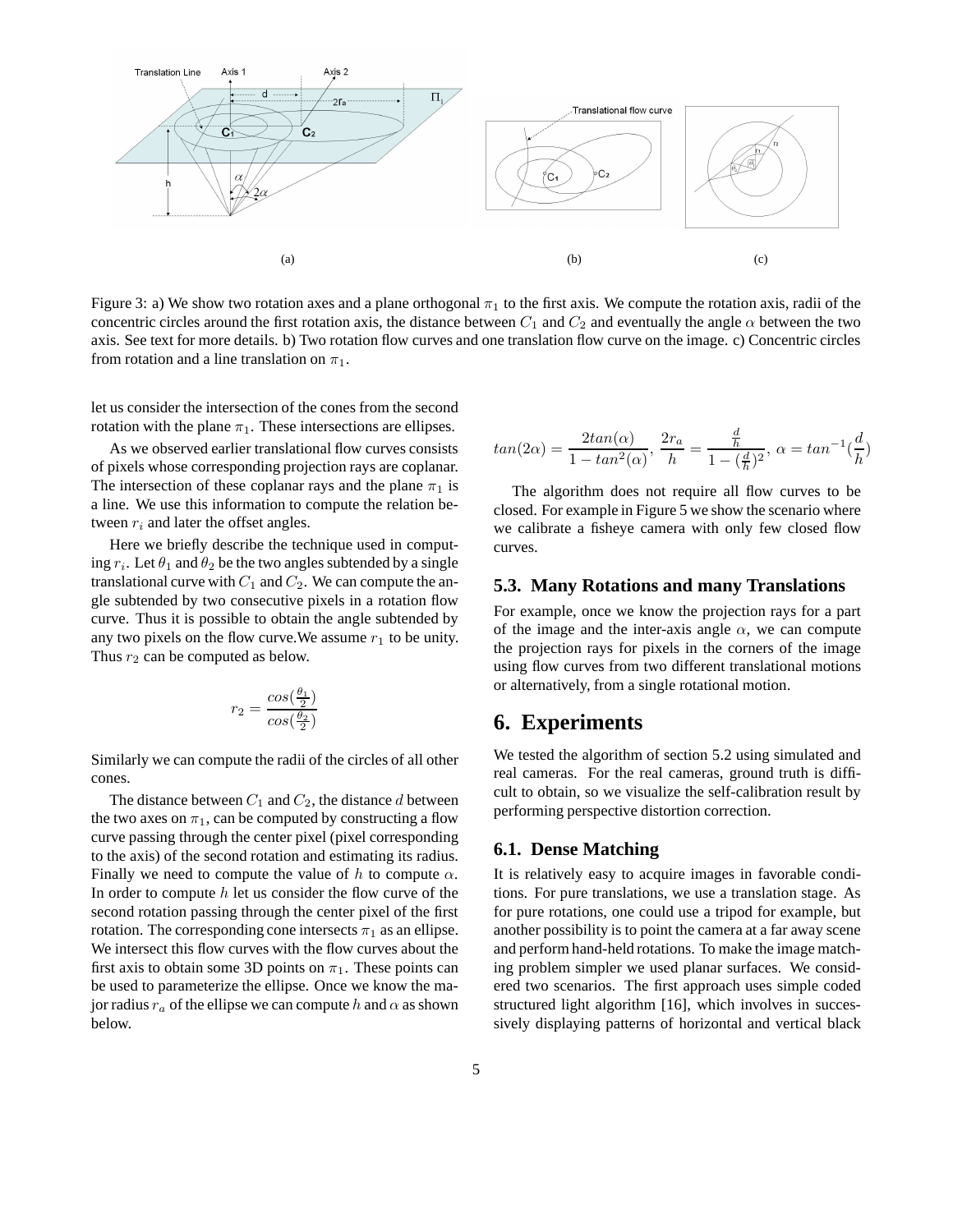and white stripes on the screen to encode the position of each screen pixel. In the second scenario we consider a planar scene with black dots. In both these cases we do not know the physical coordinates of the scene. We used OpenCV library to perform dense matching [13]. Neighborhood matches were used to check the consistency in matching and to remove false matches. Planar scene was used to simplify the matching process. However our calibration algorithm is independent of the nature of the scene. We tested our algorithm with simulations and real data. In simulations we tested a pinhole camera with and without radial distortions. The virtual pinhole camera, constructed using an arbitrary camera matrix, is made to capture a random surface. We obtained matches in the case of pure translation and pure rotations. The flow curves and calibrated 3D rays are shown in Figure 4. We used ellipse parametrization for fitting the flow curves. It is easy to realize that the flow curve in the case of rotation is an ellipse for perspective cameras. The ellipse fitting was reasonably accurate for fisheye cameras as well. In the case of central catadioptric cameras the flow curves will not be ellipses. In such scenarios we may need to use nonparametric approaches. As expected we obtained accurate results in simulations and it confirmed the validity of our algorithm.

Secondly we tested our algorithm on Nikon coolpix fisheye lens, FC-E8, with a field of view of 183 degrees. In Figure 5 we show the translation and rotation flow curves. We fitted ellipses for both the rotational and translational flow curves.

#### **6.2. Distortion Correction**

Once a camera is calibrated, one can perform distortion correction in a straightforward manner. We do this by placing a virtual perspective camera at the optical center of the calibrated real camera, and apply the following simple rendering scheme. One has to specify a field of view and the image resolution of the virtual camera, i.e. a focal length and the size of the distortion-corrected image. Further, one needs to specify the virtual camera's orientation. By default, we choose a rotation such that the center pixel of the virtual camera and of the real camera, have collinear projection rays.

The distortion-corrected image is rendered as follows. For every pixel of the image to be rendered, we compute its projection ray, using the specified focal length and camera orientation. We then determine the  $k$  closest (in terms of angle) projection ray(s) of the real camera. We look up the RGB values of the associated pixels in the original, distorted image, and interpolate them to determine the RGB value of the pixel to be rendered. Different interpolation schemes are possible, i.e. nearest neighbor interpolation for  $k = 1$  or a weighted average (weights depending on angle between real and virtual projection ray) for  $k > 1$ .



Figure 4: Top left: flow curves associated with a single rotation on a perspective image. We also fitted ellipses on the flow curves to analytically compute the intersections with other flow curves. Top right and bottom: projection rays after calibration in two different views.

For example we show the perspectively synthesized images in Figure 6. The minor artifacts could be due to the imprecision in the experimental data during rotation. Nevertheless, the strong distortions of the camera have been corrected to a large extent.

## **7. Conclusions**

We have studied the generic self-calibration problem and calibrated general central cameras using different combinations of pure translations and pure rotations. Our initial simulations and experimental results are promising and show that self-calibration may indeed be feasible in practice. As for future work, we are interested in relaxing the constraints on the camera model and the motion scenarios.

## **References**

- [1] J.P. Barreto and H. Araujo. Paracatadioptric camera calibration using lines. *ICCV*, 1359–1365, 2003.
- [2] D.C. Brown. Close-Range Camera Calibration. Photogrammetric Engineering, 37(8), 855–866, 1971.
- [3] G. Champleboux, S. Lavallée, P. Sautot, and P. Cinquin. Accurate calibration of cameras and range imaging sensors: the NPBS method. *ICRA*, 1552–1558, 1992.
- [4] C. Geyer and K. Daniilidis. Paracatadioptric camera calibration. *PAMI*, 24(5):687–695, 2002.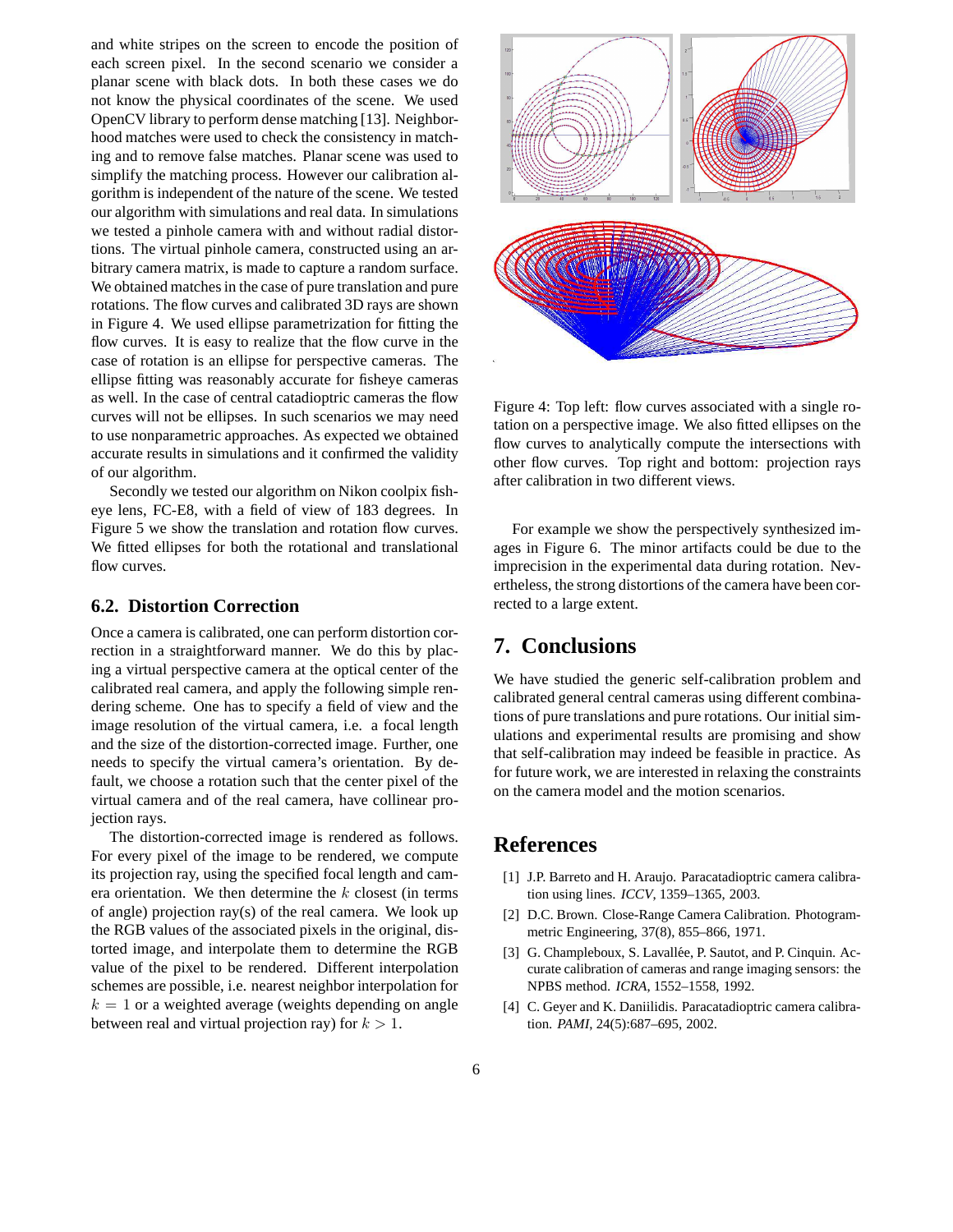

Figure 5: a) Flow curves of pure rotation on a fisheye image. b) Translational flow curves on a fisheye image.

- [5] K.D. Gremban, C.E. Thorpe, and T. Kanade. Geometric camera calibration using systems of linear equations. *ICRA*, 562–567, 1988.
- [6] M.D. Grossberg and S.K. Nayar. A general imaging model and a method for finding its parameters. *ICCV*, 2:108–115, 2001.
- [7] R.I. Hartley and A. Zisserman. *Multiple View Geometry in Computer Vision*. Cambridge University Press, 2000.
- [8] R.A. Hicks and R. Bajcsy. Catadioptric sensors that approximate wide-angle perspective projections. *CVPR*, 545–551, 2000.
- [9] S.B. Kang. Catadioptric self-calibration. *CVPR*, 201–207, 2000.
- [10] H.C. Longuet-Higgins. A computer program for reconstructing a scene from two projections. *Nature*, 293:133– 135, 1981.
- [11] B. Micusik and T. Pajdla. Autocalibration and 3D Reconstruction with Non-central Catadioptric Cameras. *CVPR*, 2004.
- [12] T. Moons, L. Van Gool, M. van Diest, and E. Pauwels. Affine Reconstruction from Perspective Image Pairs. DARPA–ESPRIT *Workshop on Applications of Invariants in Computer Vision, Azores*, 249–266, 1993.
- [13] OpenCV (Open Source Computer Vision Library), Intel, www.intel.com/research/mrl/research/opencv/
- [14] P. Sturm and S. Ramalingam. A generic concept for camera calibration. *ECCV*, 1–13. 2004.
- [15] R. Swaminathan, M.D. Grossberg, and S.K. Nayar. Caustics of Catadioptric Cameras *ICCV*, 2001.
- [16] J. Salvi, J. Pages and J. Batlle. Pattern codification strategies in structured light systems. *Pattern Recognition*, 34(7), 827- 849, 2004.